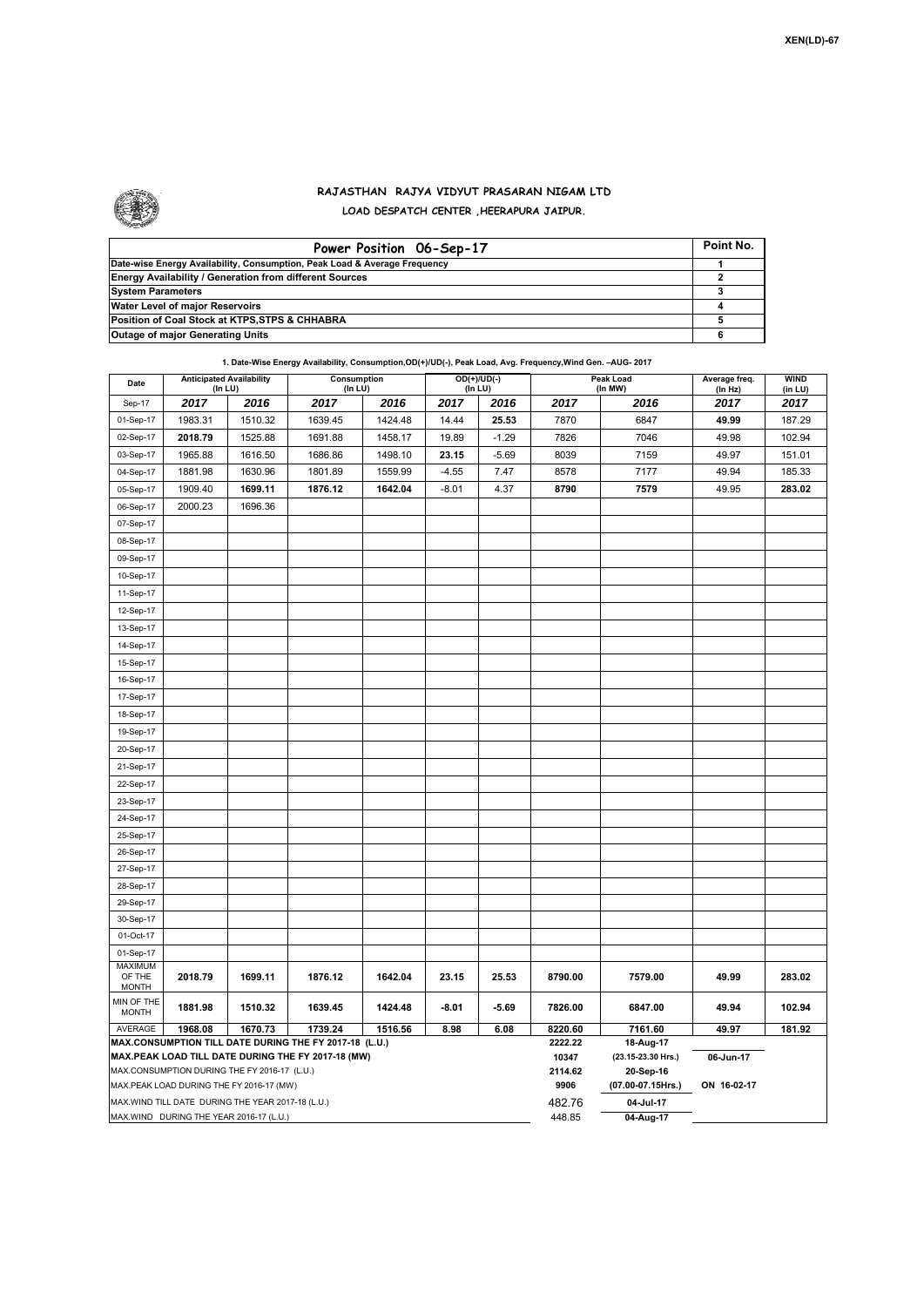## **Prior assessment of Avail. For next Day Prior assessment of Avail. Actual Energy Received 1** KTPS (1240/1240) 267.00 222.00 212.35 **2** STPS (1500/1500)<br> **3** DHOLPUR GAS CCPP (330/330) **55.00** 55.00 6.00 6.00 43.35 **3** DHOLPUR GAS CCPP (330/330) **4** RAMGARH (273.5/273.5) 46.00 46.00 46.46 4 AAR (273.5/273.5) 46.00 46.00 45.46 **5** RAPP-A(200/200) **38.00** 38.00 **6** MAHI (140/140) **38.00 6** MAHI (140/140) **15.12** 0.00 0.00 15.12 **7** CHAMBAL (RPS+JS) (135.5/271) 4.83 4.83 15.94 **8** GIRAL LIGNITE (250/250) **0.00** 0.00 0.00 0.00 0.00<br>**9** CHHABRA TPS 1000/1000) 0.00 109.00 0.00 0.00 0.00 **9** CHHABRA TPS 1000/1000) **10** ADANI (TPS) + KALISINDH (TPS) (1200+1200/1320+1200) 420.00 420.00 361.00 **11** WIND FARM (3980.40/4119.15) 213.00 220.00 283.02 12 SOLAR POWER(737.70/1295.70) 0.00 0.00 0.00 1.00 **13** CAPTIVE POWER PLANTS 0.00 0.00 0.00 0.00 **14** REGIONAL (INTRA STATE) O.A.(VLTPS) 0.00 0.00 0.00 0.00 0.00 15 OPEN ACCESS -20.60 -27.51 -27.23<br>16 BIOMASS – (101.95/119.25) -20.60 -27.51 -27.23 **BIOMASS – (101.95/119.25)** 17 BARSINGHSAR LTPS(250/250) 26.00 26.00 25.45 **18** RAJWEST (1080/1080) 201.00 201.00 166.56 **TOTAL (A) : 1-18 1362.23** 1317.32 1291.11 **19** BBMB COMPLEX a) BHAKRA(230.79/1516.3) 31.21 30.88 31.43<br>b) DFHAR (198/990) 32.64 27.64 27.25 b) DEHAR (198/ 990) c) PONG (231.66/396) 33.38 26.06 27.49 **TOTAL : a TO c** 66.16 **20** CENTRAL STATIONS d) SINGRAULI (300/2000) 89.91 89.91 90.25 87.21<br>e) RIHAND (310.24/3000) 94.25 98.73 97.50  $(310.24/3000)$ f) UNCHAHAR-I(20/420) 0.28 0.56 1.87 g) UNCHAHAR-II& III(61/630) 1.06 2.20 h) INDIRA GANDHI STPS(JHAJHAR) 0.00/1500) 0.00 0.00 0.00 0.00 0.00 0.00 i) NCTPS DADRI St-II ( 43.22/980) + DADRI-TH 0.25 0.99 2.58 j)|DADRI GAS (77/830) 1.94 0.38 1.21<br>k)|ANTA (83.07/419) 0.13 0.00 0.07 k)|ANTA (83.07/419) 0.13 0.00 0.07<br>|)|AURAIYA (61.03/663) 0.00 0.00 0.06 **(In LU) S.No. Sources Available to Rajasthan / Installed Capacity as on 30.09.2016 (In MW) 5-Sep-17** ANTA (83.07/419)0.130.000.07l) AURAIYA (61.03/663) 0.00 0.00 0.06 m) NAPP (44/440) 9.14 9.17 9.17 n) RAPP-B (125/440) 32.30 32.30 32.30 o) RAPP-C (88/440) 19.62 19.62 19.62 19.62 p) SALAL (20.36/690) 4.42 4.47 3.83<br>q) URI (70.37/720) 9.54 9.10 10.24 que (70.37/720) and the contract of the contract of the contract of the contract of the contract of the contract of the contract of the contract of the contract of the contract of the contract of the contract of the contra r) TANAKPUR (10.86/94) 2.58 2.58 2.48<br>s) CHAMERA – (105.84/540) 13.42 17.64 17.64  $\overline{s}$ ) CHAMERA –I (105.84/540) t) CHAMERA-II (29.01/300) 6.24 6.43 5.51 u) CHAMERA-III (25.21/231)  $\qquad \qquad$  5.14 5.22 4.21 v) DHAULIGANGA (27/280) 5.81 6.18 5.93 w) DULHASTI (42.42/390) 10.09 10.09 10.09 10.09 x) SEWA (13/120) 0.76 0.98 0.98 y) NJPC (112.00/1500)+RAMPUR(31.808/412.02) 30.62 30.62 z) TEHRI (75/1000)<br>a) KOTESHWR (33.44/400 ) + PARBATI3 (56.73/520) 10.19 10.19 16.26 aa) KOTESHWR (33.44/400) + PARBATI3 (56.73/520) ab) TALA 3.61 3.64 3.64 ac) MUNDRA UMPP (380/4000) 2000 72.96 71.96 61.34 ad) SASAN **(372/3960)** 87.48 87.48 87.48 87.48 87.48 87.48 87.48 87.48 87.48 87.48 87.48 87.48 87.48 87.48 87.48 87.48 87.48 87.48 87.48 87.48 87.48 87.48 87.48 87.48 87.48 87.48 87.48 87.48 87.48 87.12 81.12 ae) FRKKA+KHLGN+TLCHR (70.18/3940) af) URS POWER(DADRI TH-I)  $\overline{0.00}$  0.00 0.00 0.00 0.00 TOTAL SCHEDULE(a TO af) 613.74 612.49 618.83 LOSSES -18.01 -17.72 -22.84 NET SCHEDULED **595.73 594.76 595.98 21** BILATERAL (REG.) EXCL. BANKING 17.88 17.16 17.16 **22** BANKING 0.00 0.00 0.00 **23** BILATERAL(INTER-REG.). EXCLUDING (ISOA & BANKING) 37.24 34.96 37.24 **24** INTER STATE OPEN ACCESS (BILATERAL+IEX) 20.60 27.51 27.23 **25** INDIAN ENERGY EXCHANGE -33.45 -84.59 -84.59 **TOTAL(B): (19 TO 25) 638.00 592.08 593.02** TOTAL GENERATION (A +B) : 1 TO 25 OVER DRAWAL (+)/UNDER DRAWAL (-) -8.01 **GRAND TOTAL 2000.23 1909.40 1876.12** LAST YEAR *1696.36 1699.11 1642.05*

## **2.Anticipated Availability/Generation From Different Sources**